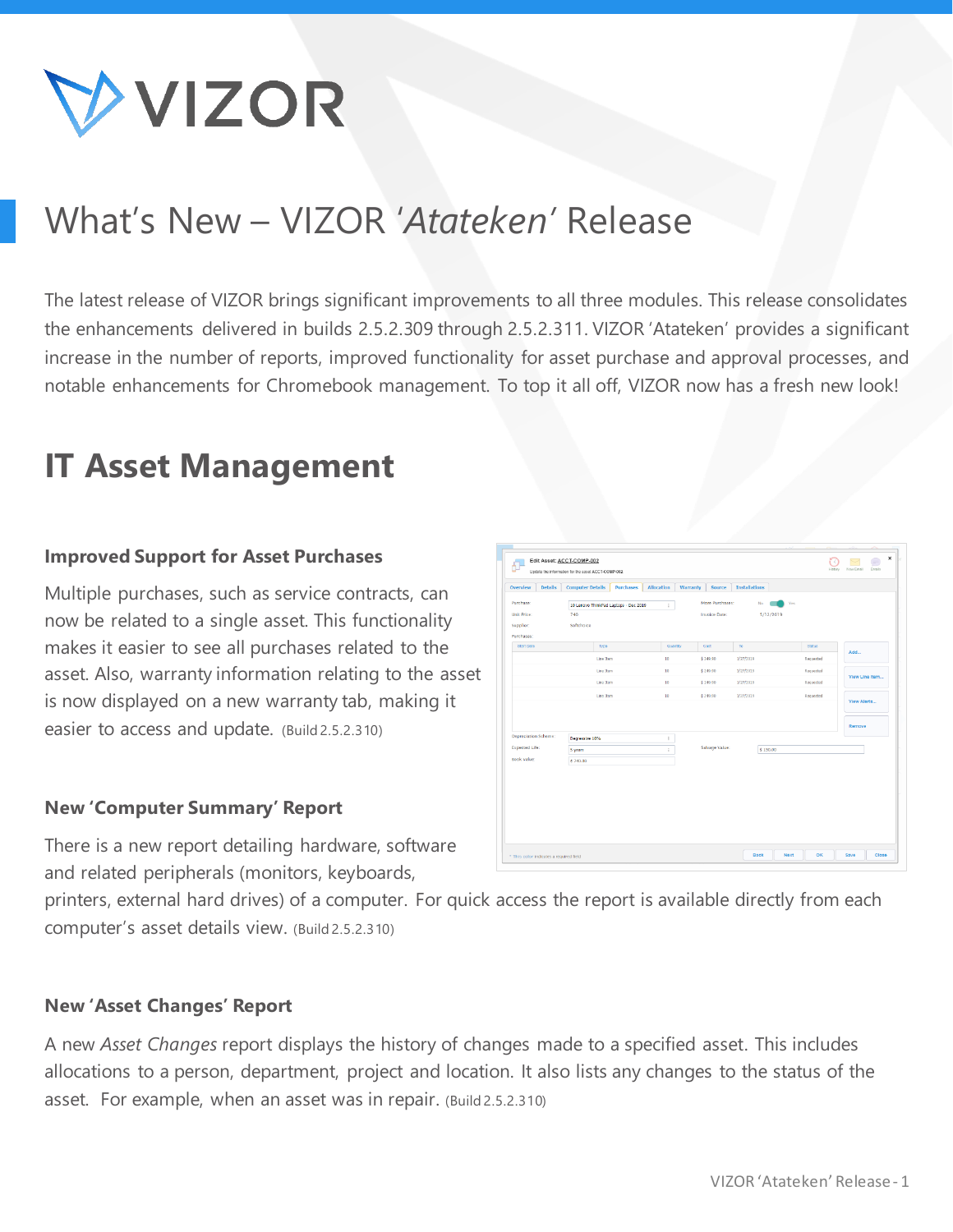### **Colour Coded Asset Status Fields**

The status of an asset is now more obvious with colour coded flags. Each status is represented by a specified colour. This is shown in the *asset summary* list and several asset reports. (Build 2.5.2.310)

### **Department Manager Asset View**

Department managers can now easily view all assets in their department. By default, this view is set to read only. (Build 2.5.2.310)

### **Approvers by Cost Level**

Approvers can now be dynamically specified by cost level. For example, a Director may need to approve all purchases over \$10,000. This dynamic approval can be added to any approval workflow using a new macro. (Build 2.5.2.311)

### **Automatic Set Asset Type Cost**

The cost of an asset type (such as phone or laptop) can now be set automatically based on the last purchase of an asset of that type. (Build 2.5.2.311)

### **Improved 'Asset Book Value' Report**

Improvements to the Asset Book Value report show the distribution of book value per asset type and asset types by highest book value. Average Cost and Average Value of each Asset Type are clearly shown with a breakdown of cost and value for each asset of that type. (Build 2.5.2.311)

## **Software Asset & License Management**

### **New 'Software Expenses and Expirations' Report**

Easily review Software Renewals and Expenses in a new combined report. This report shows Software License Records that have an active purchase and when they are due for renewal. (Build 2.5.2.310)

|              | Edit Configuration Item #17<br>Update the information for configuration item #17. |      |                                                                  |  |  |  |  |
|--------------|-----------------------------------------------------------------------------------|------|------------------------------------------------------------------|--|--|--|--|
| Name:        | Approvers per Cost Level                                                          |      |                                                                  |  |  |  |  |
| Description: |                                                                                   |      | Define the approvers required per cost of the requested asset or |  |  |  |  |
| Type:        | Setting                                                                           |      |                                                                  |  |  |  |  |
| From:        | $\mathbf{0}$                                                                      | to < | 500                                                              |  |  |  |  |
| From:        | 500                                                                               | to < | 5000                                                             |  |  |  |  |
| From:        | 5000                                                                              | to < |                                                                  |  |  |  |  |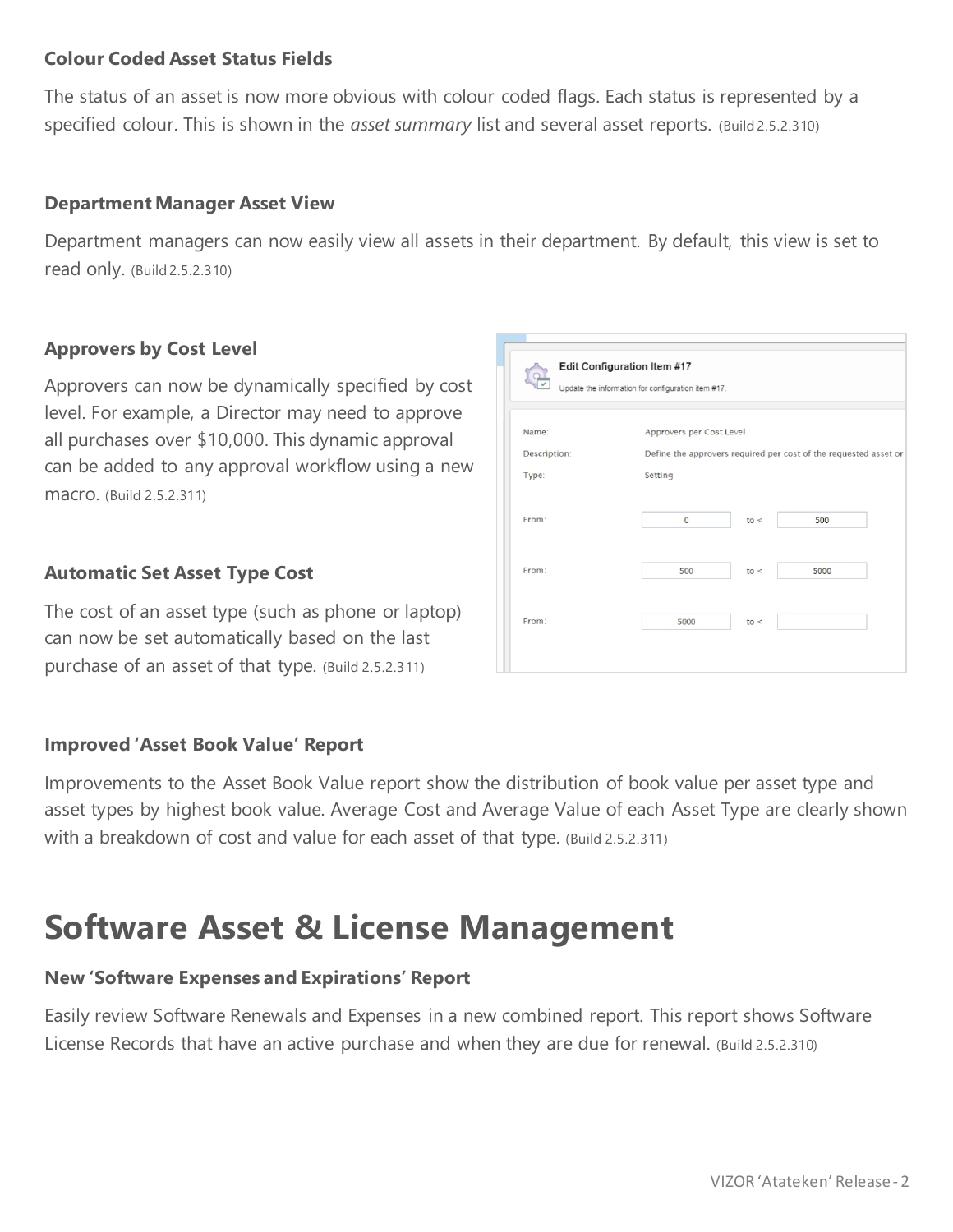## **New 'Unauthorised Software Installations' Report**

Identifies software applications which have been installed on a user's device but haven't been allocated to that user or device. This is helpful for both software compliance and optimisation of SAM processes. The new report enables IT managers to easily identify where software should be removed, or additional licenses should be purchased. (Build 2.5.2.310)

## **New 'Software Allocations vs Installations' Report**



Identifies software applications which have been allocated to a user or device but haven't been installed. This report identifies missing installations and helps to maximise the usage of software purchases. (Build 2.5.2.310)

## **New 'Software Allocation by Department, Location or Project' Report**

This report details the breakdown of software allocated to departments, locations or projects. The report is available from Software Assets area. (Build 2.5.2.310)

## **Improvements to 'Software Renewals and Compliance' Report**

This report now displays the total renewal cost and the average costs per month. (Build 2.5.2.310)

### **New Software Purchase Interface**

A new software purchase user interface provides a simple summary of any given line item associated with a software license. (Build 2.5.2.310)

### **New Software Renewal Alerts Interface**

Quickly see the notification schedule and stakeholders for software renewal alerts. Alerts can be configured on the software license purchases tab. (Build 2.5.2.310)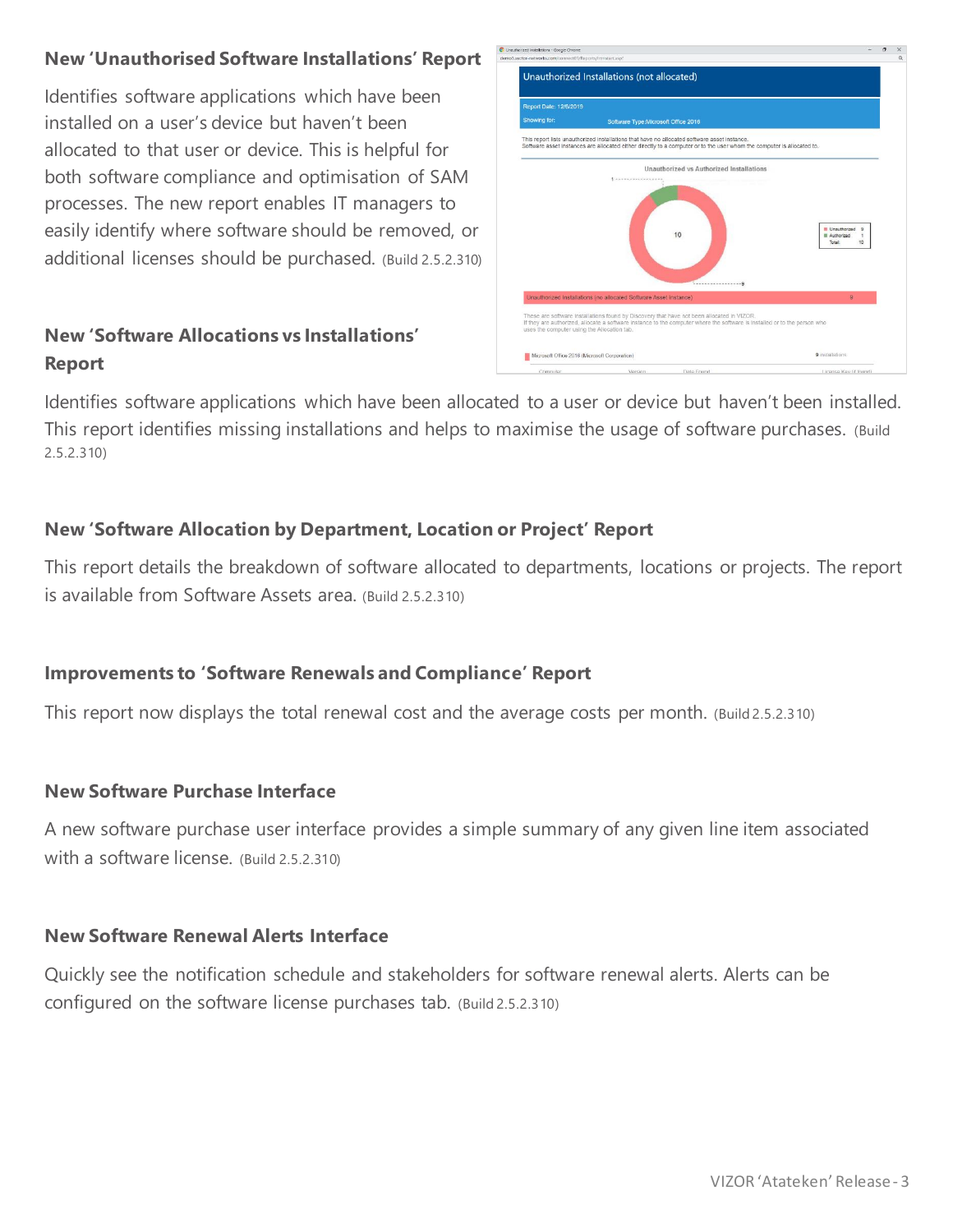# **Chromebook Management**

### **Improved Support for Managing Chromebooks**

Improved synchronization extracts more details for each Chromebook from G Suite (Google Admin Console) including asset tag, notes, serial number and Domain name. There's also a new Chromebook summary list layout which displays this information. (Build 2.5.2.310)

## **Automatic User and Location Allocation of Chromebooks**

Chromebooks can now be automatically allocated

to users (based on email or username) and locations based on information within G Suite (Google Admin Console). (Build 2.5.2.310)

### **Set Chromebook Status Based on G Suite Organizational Unit**

The status of a Chromebook, such as Retired, In Repair, Lost and In Stock, can automatically be set based on the Organizational Unit of the Chromebook within G Suite. Any actions linked to a status, like sending an email notification or creating a Service Desk ticket, are triggered automatically. (Build 2.5.2.310)

### **Updates to Charges and Fees**

Updates include a cleaner interface and simplified association of a charge or fee to a student, parent or employee. (Build 2.5.2.311)

### **New 'Ongoing Costs' Report**

View costs by Department, Location and Cost Center over a given period. Costs include Charges & Fees and any costs associated with a Request. (Build 2.5.2.311)

|   | Name                     | Manufacturer | Model        | CPU | <b>OS Name</b>                                                       |                | <b>IP Address</b><br>Allocated to Person | Asset Type               |                    | 8 | <b>Add Assets</b>            |
|---|--------------------------|--------------|--------------|-----|----------------------------------------------------------------------|----------------|------------------------------------------|--------------------------|--------------------|---|------------------------------|
| ନ | 01ca052a-b65f-4ca2-ai -- |              |              |     | C demoSvector-networks.com/connect/GSuite/IndexAsync - Google Chrome |                |                                          | $\overline{\phantom{a}}$ | $\Box$<br>$\times$ | n |                              |
|   | 0253cf0d-4f7d-4b13-9! -- |              |              |     | demoS.vector-networks.com/connect/GSuite/IndexAsync                  |                |                                          |                          |                    | O |                              |
|   | 02815b0c-b7c5-4959-8 -   |              |              |     | VIZOR has successfully synchronized with Google G-Suite              |                |                                          |                          |                    | O | <b>Mass Update</b>           |
|   | 0Q91.911K100330          |              |              |     |                                                                      |                |                                          |                          |                    | O |                              |
|   | 0Q9L91IK100473           |              |              |     |                                                                      |                |                                          |                          |                    | O | <b>Reassign/Relocate</b>     |
|   | 0UG99FCF921503           | à.           |              |     |                                                                      |                |                                          |                          |                    | O |                              |
|   | 0UG99FCF921505           |              |              |     |                                                                      |                |                                          |                          |                    | O | Scrap                        |
|   | 0WDE91GK701143           |              |              |     |                                                                      |                |                                          |                          |                    | O |                              |
| r | 0WDK91GK601567           |              |              |     |                                                                      |                |                                          |                          |                    | O | <b>Mark Lost</b>             |
|   | 0WDK91GK700420           | $\sim$       |              |     |                                                                      | $\overline{1}$ |                                          |                          |                    | O |                              |
|   | 0WDK91GK702138           | à.           |              |     |                                                                      |                |                                          |                          |                    | O | <b>Request Status</b>        |
|   | 0WDK91GK702152           |              |              |     |                                                                      |                |                                          |                          |                    | O |                              |
|   | 0WDK91GK702260           |              |              |     |                                                                      |                |                                          |                          |                    | O |                              |
|   | 0WD891HK501676           | ×            |              |     |                                                                      |                |                                          |                          |                    | O |                              |
|   | 0WDK913K700252           |              |              |     |                                                                      |                |                                          |                          |                    | O | Sync<br>Chromebooks          |
|   | 0WDK913K701805           |              |              |     |                                                                      |                |                                          |                          |                    | O |                              |
|   | 0WDK91JK701978           |              |              |     |                                                                      |                |                                          |                          |                    | O | Manage<br><b>Asset Types</b> |
| r | (WDK913KA08097           |              |              |     |                                                                      | Close          |                                          |                          |                    | O |                              |
|   | 0WDK91835408144          | ×,           |              |     |                                                                      |                |                                          |                          |                    |   | <b>Employee Assets</b>       |
|   | 0WDK918XA13501           |              | Sansung t -  |     |                                                                      |                | <none></none>                            | Chromebook               | 175                | O |                              |
| P | 0WD89183000231           |              | Samsung ( -- |     |                                                                      |                | <none></none>                            | Chromebook               | $D^{\odot}$ $D$ .  |   |                              |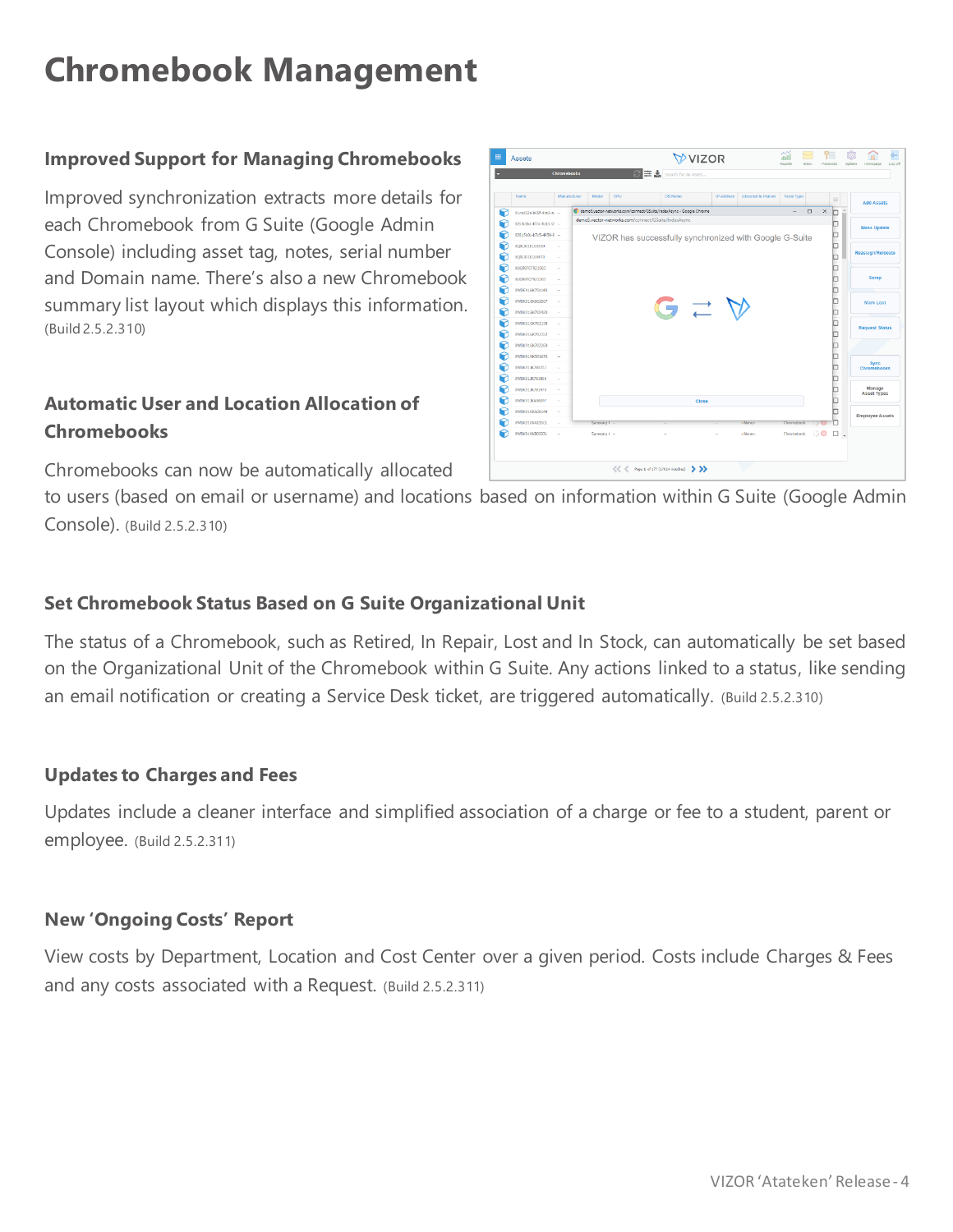### **Chromebook Serial Number used as Identifier**

The serial number of a Chromebook device is now used as the primary identifier within VIZOR. Previous versions of the VIZOR used the G Suite unique ID. (Build 2.5.2.311)

# **Service Desk**

### **New 'Issues by Source' Report**

This new report allows Service Desk managers to analyze the source of tickets, such as contact type, category, service type or submission mechanism (email, self-service portal, call). (Build 2.5.2.310)

### **Submit New Helpdesk Ticket Quick Link**

VIZOR administrators can now enable a quick link which allows users to submit a new helpdesk ticket from their VIZOR homepage. This functionality is particularly useful for self-service users. (Build 2.5.2.311)

### **Chargeback to Customer**

The cost of a repair helpdesk ticket can now easily be charged back to the ticket contact by checking "Chargeback to Customer" on the ticket repair tab. This creates a charge in the Charges and Fees area for the repair cost associated with the ticket's contact. (Build 2.5.2.311)

### **State and Severity fields are Hidden by Default**

To declutter the ticket interface the State and Severity fields have been hidden by default. These fields can be enabled if needed. (Build 2.5.2.311)

### **Skip Closed Notifications**

Helpdesk Analysts can now turn off notifications which are sent to the ticket contact (customer or employee) when the ticket is closed. This functionality is useful when the closure has been communicated elsewhere such as during a telephone call. (Build 2.5.2.311)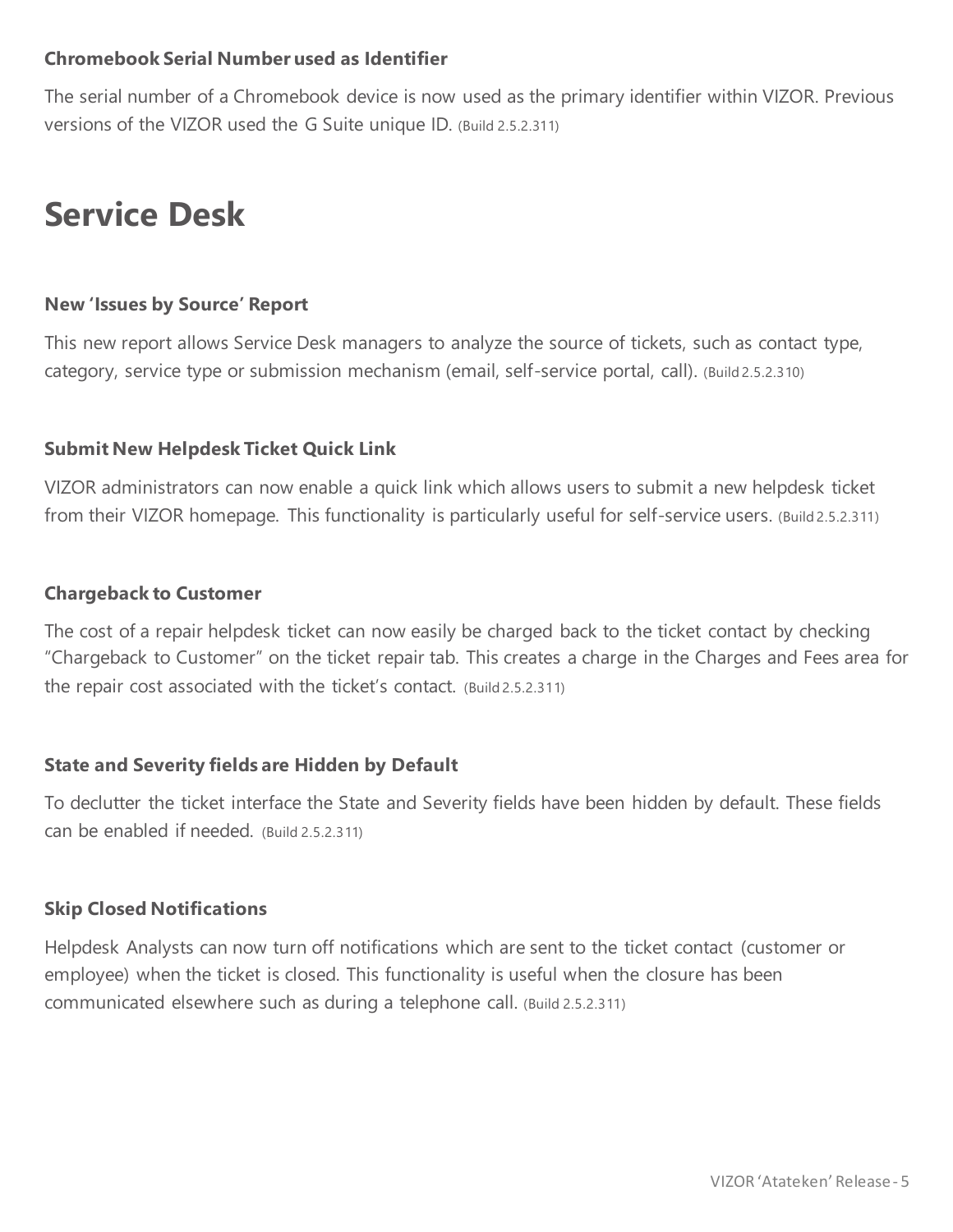### **New Multiple Select Ticket Closure**

Multiple tickets can now be selected and closed from the helpdesk summary list. Upon closure the Analyst can select if they want to *skip closed notifications* (detailed above). (Build 2.5.2.311)

### **Paste Images / Screenshot in Ticket Submission**

Images and screenshots can now be pasted from the user's clipboard into a helpdesk ticket body. This functionality is supported on Chrome and Firefox browsers. (Build 2.5.2.311)

### **New 'Helpdesk Summary' Report**

Clearly see the status of helpdesk tickets for a given reporting period. The Helpdesk summary report also details the Closure, Resolved and Dropped rates along with averages for average age and time. (Build 2.5.2.311)

## **General**

### **VIZOR is now FIPS Compliant**

FIPS (Federal Information Processing Standards) is a set of security and data processing standards required by non-military US Government agencies and contractors who work with the agencies. (Build 2.5.2.309)

### **Refresh UI and Icons**

The user interface has been refined with new styled icons and cohesive colour scheme. (Build 2.5.2.310)

### **Add Contact Information to Vendors**

Multiple contacts can now be assigned to vendors and suppliers. (Build 2.5.2.310)



## **Improved Discovery Scan Support for Cloud VMs**

Network discovery and inventory scans now support cloud hosted (Azure and AWS) virtual machines that have identical network names. (Build 2.5.2.310)